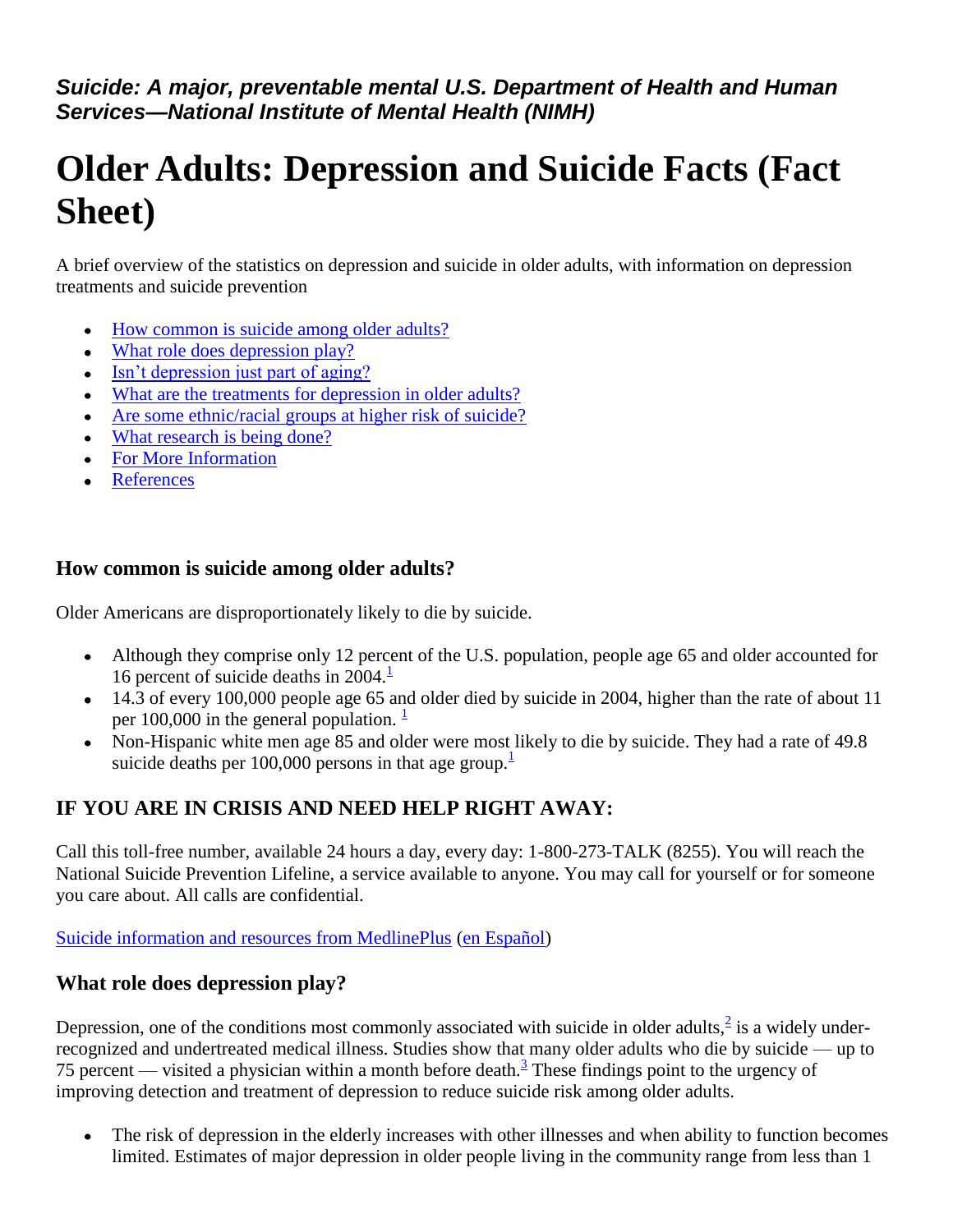percent to about 5 percent, but rises to 13.5 percent in those who require home healthcare and to 11.5 percent in elderly hospital patients[.](http://www.nimh.nih.gov/health/publications/older-adults-depression-and-suicide-facts-fact-sheet/index.shtml#hybels-blazer#hybels-blazer) $\frac{4}{3}$ 

- An estimated 5 million have subsyndromal depression, symptoms that fall short of meeting the full diagnostic criteria for a disorder. $\frac{5,6}{5}$  $\frac{5,6}{5}$  $\frac{5,6}{5}$  $\frac{5,6}{5}$
- Subsyndromal depression is especially common among older persons and is associated with an increased risk of developing major depression. $\frac{7}{1}$  $\frac{7}{1}$  $\frac{7}{1}$

# **Isn't depression just part of aging?**

Depressive disorder is not a normal part of aging. Emotional experiences of sadness, grief, response to loss, and temporary "blue" moods are normal. Persistent depression that interferes significantly with ability to function is not.

Health professionals may mistakenly think that persistent depression is an acceptable response to other serious illnesses and the social and financial hardships that often accompany aging - an attitude often shared by older people themselves. $\frac{8.9}{2}$  $\frac{8.9}{2}$  $\frac{8.9}{2}$  This contributes to low rates of diagnosis and treatment in older adults.

Depression can and should be treated when it occurs at the same time as other medical illnesses. Untreated depression can delay recovery or worsen the outcome of these other illnesses.

## **What are the treatments for depression in older adults?**

Antidepressant medications or psychotherapy, or a combination of the two, can be effective treatments for latelife depression.

#### **Medications**

Antidepressant medications affect brain chemicals called neurotransmitters. For example, medications called SSRIs (selective serotonin reuptake inhibitors) affect the neurotransmitter serotonin. Different medications may affect different neurotransmitters.

Some older adults may find that newer antidepressant medications, including SSRIs, have fewer side effects than older medications, which include tricyclic antidepressants and monoamine oxidase inhibitors (MAOIs). $\frac{10}{10}$  $\frac{10}{10}$  $\frac{10}{10}$ However, others may find that these older medications work well for them.

It's important to be aware that there are several medications for depression, that different medications work for different people, and that it takes four to eight weeks for the medications to work. If one medication doesn't help, research shows that a different antidepressant might. $\frac{11}{11}$  $\frac{11}{11}$  $\frac{11}{11}$ 

Also, older adults experiencing depression for the first time should talk to their doctors about continuing medication even if their symptoms have disappeared with treatment. Studies showed that patients age 70 and older who became symptom-free and continued to take their medication for two more years were 60 percent less likely to relapse than those who discontinued their medications.<sup>[12](http://www.nimh.nih.gov/health/publications/older-adults-depression-and-suicide-facts-fact-sheet/index.shtml#reynolds-dew#reynolds-dew)</sup>

#### **Psychotherapy**

In psychotherapy, people interact with a specially trained health professional to deal with depression, thoughts of suicide, and other problems. Research shows that certain types of psychotherapy are effective treatments for late-life depression[.](http://www.nimh.nih.gov/health/publications/older-adults-depression-and-suicide-facts-fact-sheet/index.shtml#lebowitz#lebowitz) $\frac{9}{2}$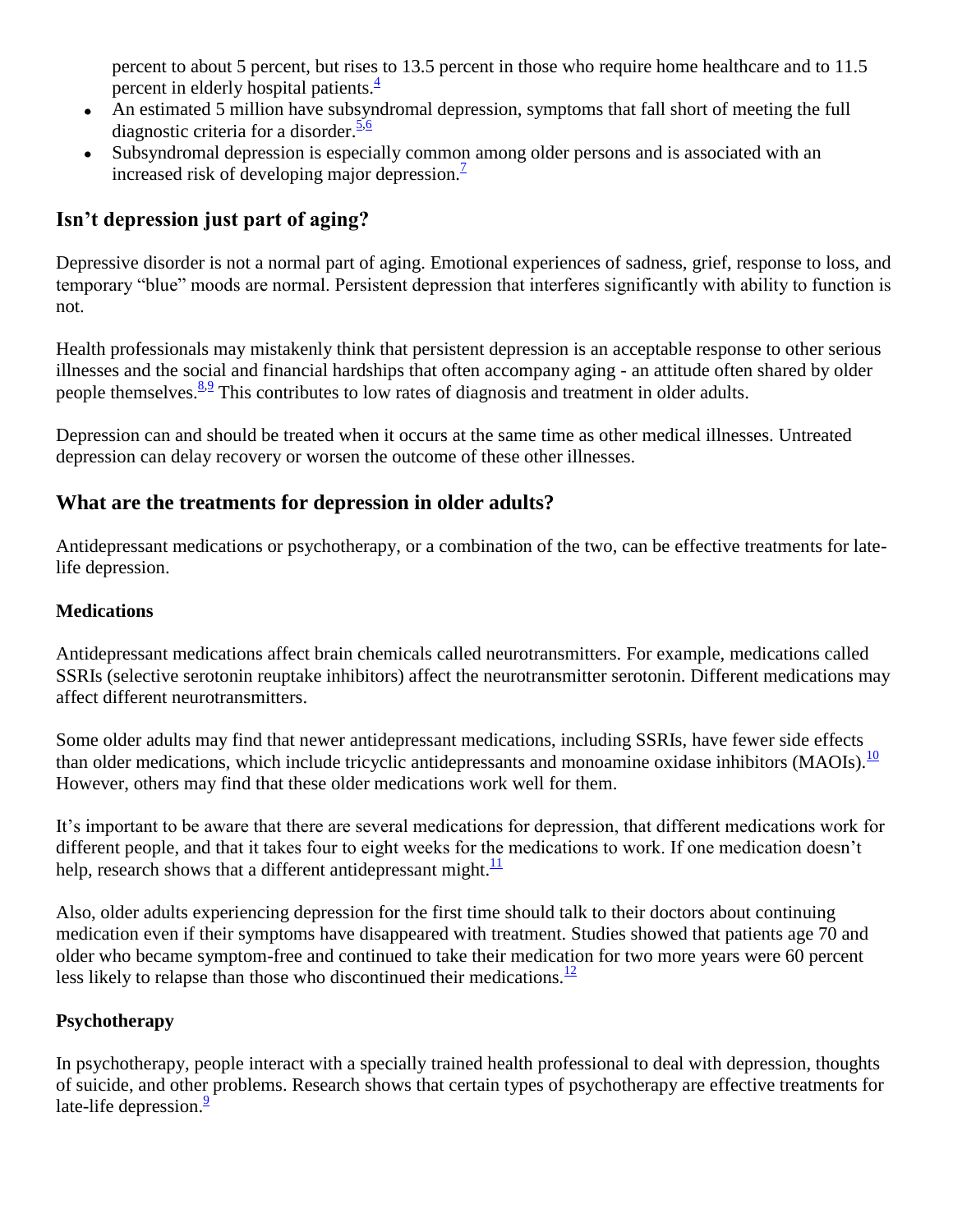For many older adults, especially those who are in good physical health, combining psychotherapy with antidepressant medication appears to provide the most benefit. A study showed that about 80 percent of older adults with depression recovered with this kind of combined treatment  $\frac{13}{2}$  $\frac{13}{2}$  $\frac{13}{2}$  and had lower recurrence rates than with psychotherapy or medication alone. $\frac{14}{1}$  $\frac{14}{1}$  $\frac{14}{1}$ 

Another study of depressed older adults with physical illnesses and problems with memory and thinking showed that combined treatment was no more effective than medication alone.<sup>[12](http://www.nimh.nih.gov/health/publications/older-adults-depression-and-suicide-facts-fact-sheet/index.shtml#reynolds-dew#reynolds-dew)</sup> Research can help further determine which older adults appear to be most likely to benefit from a combination of medication and psychotherapy or from either treatment alone.

# **Are some ethnic/racial groups at higher risk of suicide?**

For every 100,000 people age 65 and older in each of the ethnic/racial groups below, the following number died by suicide in 2004<sup> $\frac{1}{2}$ </sup>[:](http://www.nimh.nih.gov/health/publications/older-adults-depression-and-suicide-facts-fact-sheet/index.shtml#cdc#cdc)

- Non-Hispanic Whites  $-15.8$  per 100,000
- Asian and Pacific Islanders 10.6 per 100,000
- $\bullet$  Hispanics 7.9 per 100,000
- Non-Hispanic Blacks  $5.0$  per  $100,000$

## **What research is being done?**

NIMH-funded researchers designed a program for health-care clinics, to improve recognition and treatment of depression and suicidal symptoms in elderly patients. A recent study of the program showed that it reduced thoughts of suicide and that major depression improved. $\frac{15}{12}$  $\frac{15}{12}$  $\frac{15}{12}$ 

Examples of other ongoing or recently completed NIMH-funded studies on topics related to depression and suicide in older adults include:

- overcoming barriers to treatment for depression
- improving adherence to treatment  $\bullet$
- the relationship between other medical illnesses and depression
- physical function and depression
- depression treatment for depressed older adults in homecare
- treatment services for depression
- death rates of depressed older adults, compared to others
- depression treatment for low-income older adults
- depression treatment for caregivers of older adults

## **Ask yourself…**

#### **…if you feel:**

- nervous
- empty
- worthless
- that you don't enjoy things you used to
- restless
- irritable
- unloved
- that life isn't worth living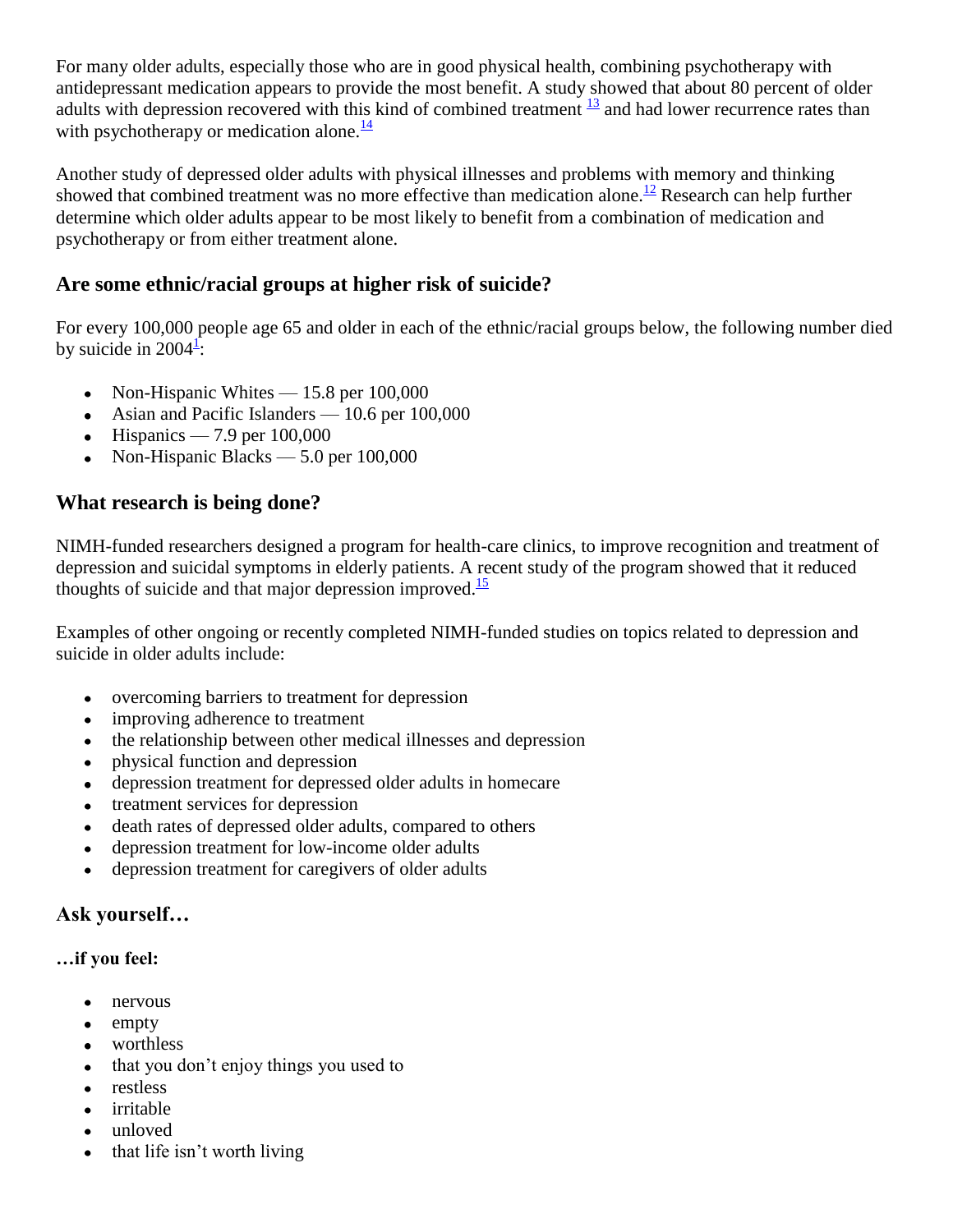#### **…or if you are:**

- sleeping more or less than usual  $\bullet$
- eating more or less than usual

#### **These may be symptoms of depression, a treatable illness. Talk to your doctor.**

Other symptoms that may signal depression, but may also be signs of other serious illnesses, should be checked by a doctor, whatever the cause. They include:

- being very tired and sluggish
- frequent headaches
- frequent stomachaches
- chronic pain

# **For More Information**

[Depression Information and Organizations](http://www.nlm.nih.gov/medlineplus/depression.html) from NLM's MedlinePlus [\(en Español\)](http://www.nlm.nih.gov/medlineplus/spanish/depression.html)

## **References**

1. Centers for Disease Control and Prevention, National Center for Injury Prevention and Control. Web-based Injury Statistics Query and Reporting System (WISQARS) [online]. (2005) [accessed January 31 2007]. Available from URL: [www.cdc.gov/ncipc/wisqars.](http://www.cdc.gov/ncipc/wisqars)

2. Conwell Y, Brent D. Suicide and aging. I: patterns of psychiatric diagnosis. *International Psychogeriatrics*, 1995; 7(2): 149-64.

3. Conwell Y. Suicide in later life: a review and recommendations for prevention. *Suicide and Life Threatening Behavior*, 2001; 31(Suppl): 32-47.

4. Hybels CF and Blazer DG. Epidemiology of late-life mental disorders. *Clinics in Geriatric Medicine*, 19(Nov. 2003):663-696.

5. Narrow WE. One-year prevalence of depressive disorders among adults 18 and over in the U.S.: NIMH ECA prospective data. Unpublished table.

6. Alexopoulos GS. Mood disorders. In: Sadock BJ, Sadock VA, eds. *Comprehensive Textbook of Psychiatry, 7th Edition, Vol. 2*. Baltimore: Williams and Wilkins, 2000.

7. Horwath E, Johnson J, Klerman GL, Weissman MM. Depressive symptoms as relative and attributable risk factors for first-onset major depression. *Archives of General Psychiatry*, 1992; 49(10): 817-23.

8. Depression Guideline Panel. Depression in primary care: volume 1. Detection and diagnosis. Clinical practice guideline, number 5. *AHCPR Publication No. 93-0550*. Rockville, MD: Agency for Health Care, Policy and Research, 1993.

9. Lebowitz BD, Pearson JL, Schneider LS, Reynolds III CF, Alexopoulos GS, Bruce ML, Conwell Y, Katz IR, Meyers BS, Morrison MF, Mossey J, Niederehe G, Parmelee P. Diagnosis and treatment of depression in late life. Consensus statement update. *Journal of the American Medical Association*, 1997; 278(14): 1186-90.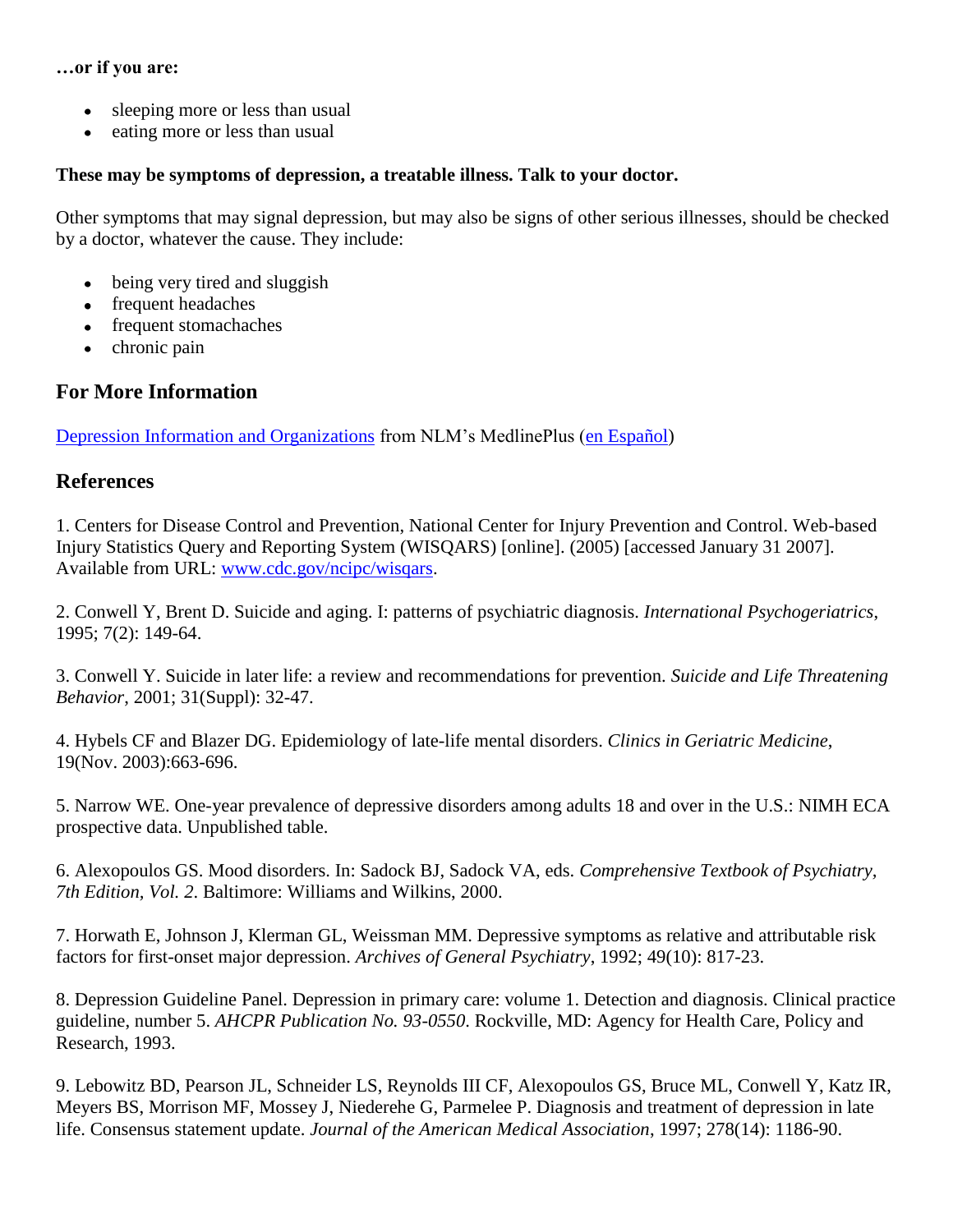10. Reynolds III CF, Lebowitz BD. What are the best treatments for depression in old age? *The Harvard Mental Health Letter*, 1999; 15(12): 8.

11. Madhukar H. Trivedi H, Fava M, Wisniewski SR, Thase ME, Quitkin F, Warden D, Ritz L, Nierenberg AA, Lebowitz BD, Biggs MM, Luther JF, Shores-Wilson K, Rush AK, for the STAR\*D Study Team. Medication Augmentation after the Failure of SSRIs for Depression. *New England Journal of Medicine*, Volume 354:1243- 1252. 2006.

12. Reynolds III CF, Dew MA, Pollock BG, Mulsant BH, Frank E, Miller MD, Houck PR, Mazumdar S, Butters MA, Stack JA, Schlernitzauer MA, Whyte EM, Gildengers A, Karp J, Lenze E, Szanto K, Bensasi S, Kupfer DJ. Maintenance treatment of major depression in old age. *New England Journal of Medicine*. Mar 16;354(11):1130-8. 2006.

13. Little JT, Reynolds III CF, Dew MA, Frank E, Begley AE, Miller MD, Cornes C, Mazumdar S, Perel JM, Kupfer DJ. How common is resistance to treatment in recurrent, nonpsychotic geriatric depression? *American Journal of Psychiatry*, 1998; 155(8): 1035-8.

14. Reynolds III CF, Frank E, Perel JM, Imber SD, Cornes C, Miller MD, Mazumdar S, Houck PR, Dew MA, Stack JA, Pollock BG, Kupfer DJ. Nortriptyline and interpersonal psychotherapy as maintenance therapies for recurrent major depression: a randomized controlled trial in patients older than 59 years. *Journal of the American Medical Association*, 1999; 281(1): 39-45.

15. Bruce ML, Ten Have TR, Reynolds III CF, Katz II, Schulberg HC, Mulsant BH, Brown GK, McAvay GJ, Pearson JL, Alexopoulos GS. Reducing Suicidal Ideation and Depressive Symptoms in Depressed Older Primary Care Patients: A Randomized Controlled Trial. *Journal of the American Medical Association*, 2004;291:1081-1091.

NIH Publication No. 4593 Revised April 2007

NIMH publications are in the public domain and may be reproduced or copied without the permission from the National Institute of Mental Health (NIMH). NIMH encourages you to reproduce them and use them in your efforts to improve public health. Citation of the National Institute of Mental Health as a source is appreciated. However, using government materials inappropriately can raise legal or ethical concerns, so we ask you to use these guidelines:

- NIMH does not endorse or recommend any commercial products, processes, or services, and  $\bullet$ publications may not be used for advertising or endorsement purposes.
- NIMH does not provide specific medical advice or treatment recommendations or referrals; these materials may not be used in a manner that has the appearance of such information.
- NIMH requests that non-Federal organizations not alter publications in a way that will jeopardize the  $\bullet$ integrity and "brand" when using publications.
- Addition of Non-Federal Government logos and website links may not have the appearance of NIMH endorsement of any specific commercial products or services or medical treatments or services.

If you have questions regarding these guidelines and use of NIMH publications, please contact the NIMH Information Center at 1-866-615-6464 or at [nimhinfo@nih.gov.](mailto:nimhinfo@nih.gov)

*Disclaimer: The information above is intended for user research toward information and education only. This information is provided as useful or interesting information consistent with the purpose of*